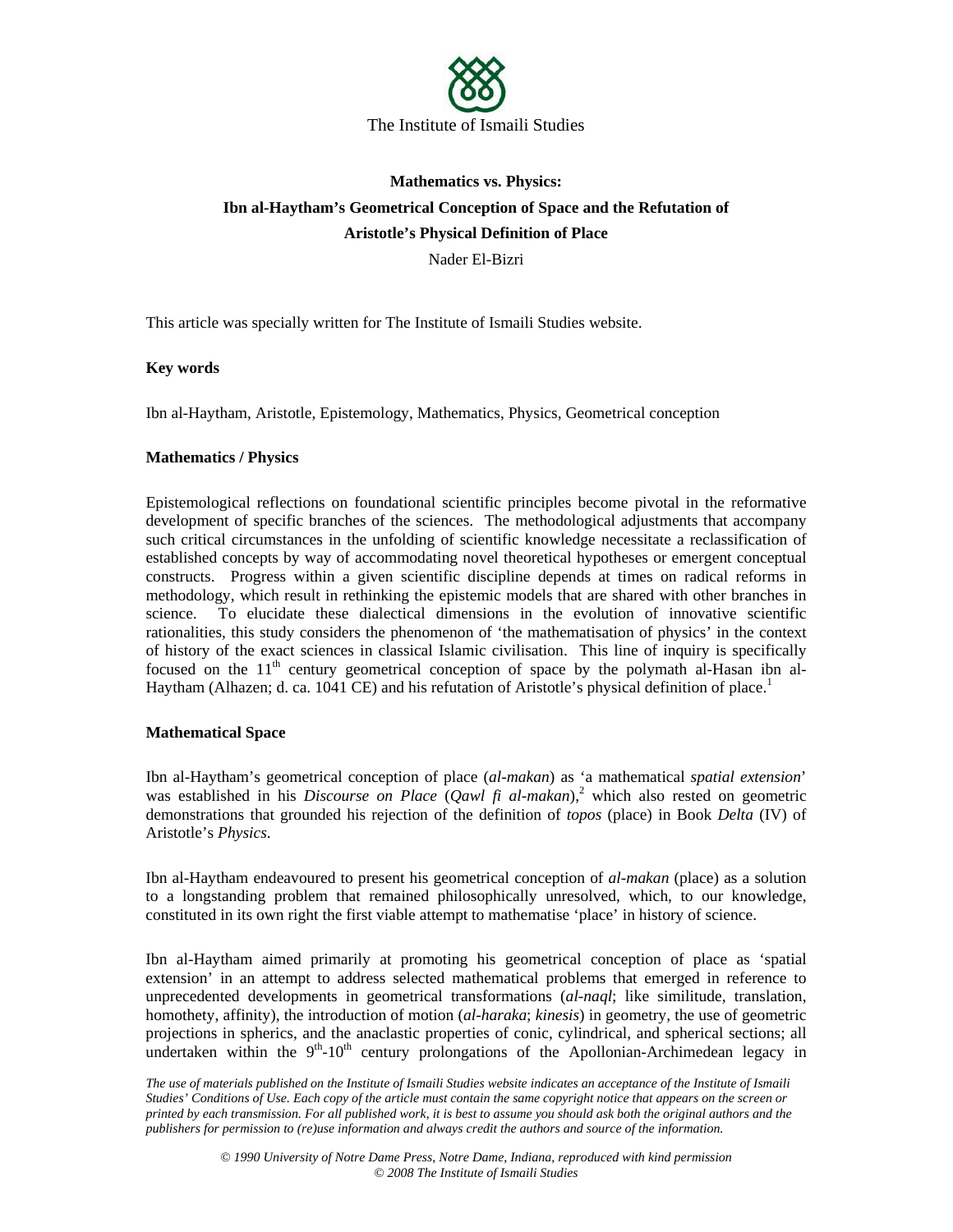

mathematics — To mention in this context the research of polymaths of the calibre of the Banu Musa, Thabit ibn Qurra, Ibrahim ibn Sinan, al-Khazin, al-Quhi, al-Sijzi, and Ibn Sahl.

Besides the epistemic tendency to offer mathematical solutions to problems in theoretical philosophy, Ibn al-Haytham's endeavour in geometrising place was undertaken in view of grounding his own research in mathematical analysis and synthesis (*al-tahlil wa-al-tarkib*; with implications on the development of infinitesimal mathematics), $3$  and in support of his studies on knowable mathematical entities (*al-ma'lumat*). Ibn al-Haytham also aimed at reorganising most of the notions of geometry and rethinking them anew in terms of motion, and by way of positing an abstract spatial domain that receives geometrical transformations.<sup>4</sup> Consequently, he had to critically reassess the dominant philosophical conceptions of place in his age, which were encumbered by inconclusive theoretical disputes that were principally developed in reaction to Aristotle's *Physics*.

#### **Physical Place**

Aristotle defined *topos* (place) as: 'the innermost primary surface-boundary of the containing body that is at rest, and is in contact with the outermost surface of the mobile contained body' (*Physics*, IV, 212a 20-21).<sup>5</sup> The *makan* of the Aristotelian *falasifa* or *hukama'* consisted of a *sath muhit* or *sath hawi* (a surrounding surface or a containing enveloping boundary).

In contesting this *physical* conception of *topos*, Ibn al-Haytham posited *al-makan* as a postulated void (*khala' mutakhayyal*), whose existence is secured in the imagination, like it is the case with invariable geometrical entities. He also held that this 'postulated void' consisted of imagined immaterial distances that are between the opposite points of the surfaces surrounding it. He furthermore noted that the imagined distances of a given body, and those of its containing place, get superposed and united in such a way that they become the same distances as mathematical lines having lengths without widths.

Ibn al-Haytham's geometrical conception of place as a relational extension was 'ontologically' neutral.<sup>6</sup> His mathematical notion of *al-makan* was not simply obtained through a 'theory of abstraction' as such, nor was it derived by way of a 'doctrine of forms', nor was it grasped as being the (phenomenal) 'object' of 'immediate experience' or 'common sense'. Rather, his geometrised place resulted from a mathematical isometric 'bijection' function between two sets of relations or distances.<sup>7</sup> Nothing is thus retained of the properties of a body other than *extension*, which consists of mathematical distances. Accordingly, the *makan* of a given object is a 'region of extension' that is defined by the distances between its points, on which the distances of that object can be applied 'bijectively'.<sup>8</sup>

It is worth noting here that Aristotle's definition of place received bold classical critiques in the commentaries on his work, including the objections raised by Philoponus in defence of the conception of *topos* as interval (*diastasis*; *diastema*).<sup>9</sup> However, what primarily distinguishes Ibn al-Haytham from his predecessors is that his critique of Aristotle was mathematical, and, that it was partly auxiliary to his own response to the epistemic need to geometrise place, while those who came before him restricted their objections to the Aristotelian notion of *topos* within the domain of philosophical deliberations in classical physics.

#### **Geometrical Demonstrations**

To offer some highlights of Ibn al-Haytham's geometrical demonstrations in rejecting Aristotle's definition of *topos*, let us consider the case of a parallelepiped (*mutawazi al-sutuh*; a geometric solid bound by six parallelograms) that occupies a given place delimited by the surfaces enclosing it. If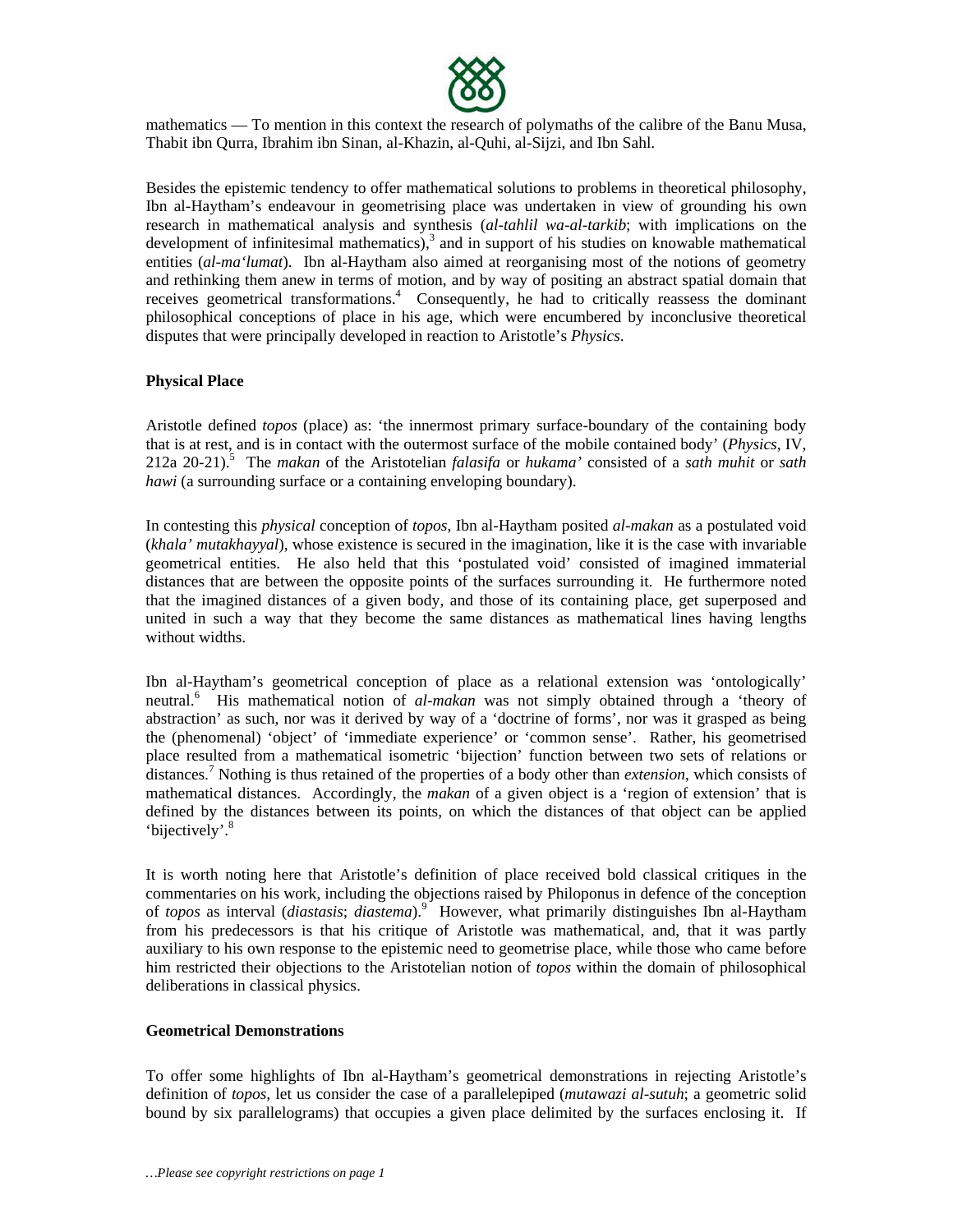

that parallelepiped were to be divided into two parts by a plane that is parallel to one of its surfaces, and is then recomposed, the cumulative size of the parts resulting from its partition would be equal to the magnitude of that parallelepiped prior to being divided, while the total sum of the surface areas of the parts would be greater than that of the parallelepiped prior to its division. Following the Aristotelian definition, and in reference to this partitioned parallelepiped, one would conclude that: an object divided into two parts occupies a place that is larger than the one it occupied prior to its division. Hence, 'the place of a given body increases while that body does not, and an object of a given magnitude is contained in unequal places'; which is an untenable proposition.<sup>10</sup>

Likewise, if we consider the case of a parallelepiped that we carve with carefully selected geometrical shapes, we would diminish its bodily magnitude while the total sum of its surface areas would increase. Following the Aristotelian definition, and in reference to this carved parallelepiped, one would conclude that: 'an object that diminishes in size occupies a larger place prior to its diminution in magnitude'; which constitutes an indefensible thesis. Moreover, using mathematical demonstrations, in reference to geometrical solids of equal surface-areas, which are based on studies conducted on figures that are of equal perimeters, Ibn al-Haytham demonstrated that 'the sphere is the largest in size with respect to all other solids that have equal areas of their enveloping surfaces' (*alkura a'zam al-ashkal al-lati ihatatuha mutasawiya*). Ultimately, the volumetric magnitude of geometric solids remains the same despite changes in their shape (like when modelling a given piece of wax into the shape of a sphere, and then giving it the form of a cylinder, the quantifications of its material volume and the magnitude of its spatial extension remain the same, while its total surface area diminishes when it is transformed from a spherical shape into a cylindrical one).

The geometrical place of a given object is posited as a 'metric' of a region of 'mathematical *space*', which is occupied by a given body that is conceived extensionally, and corresponds with its own geometrical place by way of 'isometric bijection'. The epistemological and historical validity of Ibn al-Haytham's geometrisation of place was ultimately confirmed in the maturation of mathematics and science in the  $17<sup>th</sup>$  century conceptions of extension *qua* space; particularly in reference to the works of Descartes and Leibniz.<sup>11</sup> Furthermore, the prolongations of Euclidean geometry benefited from the geometrisation of place, which among other developments resulted in the emergence of what came to be known in periods following Ibn al-Haytham's age as: 'Euclidean space'; namely, an appellation that is coined in relatively modern times, and describes a notion that is historically posterior to the geometry of figures as embodied in Euclid's *Elements* (*Kitab Uqlidis fi al-usul*).12 After all, the term deployed by Euclid that is closest to a notion of '*space*' (*espace*; *Raum*), as expressed in the Greek appellation: '*Khora*', is: '*Khorion*' (*Data*, Prop. 55; *Elements* VI, Prop. 25), which designates 'an area enclosed within the perimeter of a specific geometric abstract figure'.<sup>13</sup>

## **Philosophical Critique**

Ibn al-Haytham's conception of place was eventually criticised by the Aristotelian philosopher *'*Abd al-Latif al-Baghdadi (fl. 13th cent.) in a treatise titled: *Fi al-radd 'ala Ibn al-Haytham fi al-makan* (which consisted of an attempted refutation of Ibn al-Haytham's geometrical definition of place).<sup>14</sup>

Baghdadi argued that Ibn al-Haytham did not logically account for a correspondence/concomitance between a given object and its 'place' (*qua* 'enveloping surfaces') as both being subject to change.<sup>15</sup> If a given object changes by way of division/partition and/or diminution in size, its place changes as well, due to the transformation of its shape and its associated surface areas. To explore this proposition, let us reconsider the case of the parallelepiped which was divided and/or carved; in both instances it has been transformed in its shape and associated surfaces, hence its place changed as well. If a divided object becomes two distinct entities, then its shape is likewise transformed into two separate shapes, and its original place is transmuted into two different places with distinct surface areas. The fact that the parallelepiped is divided or carved entails that it is no longer the same entity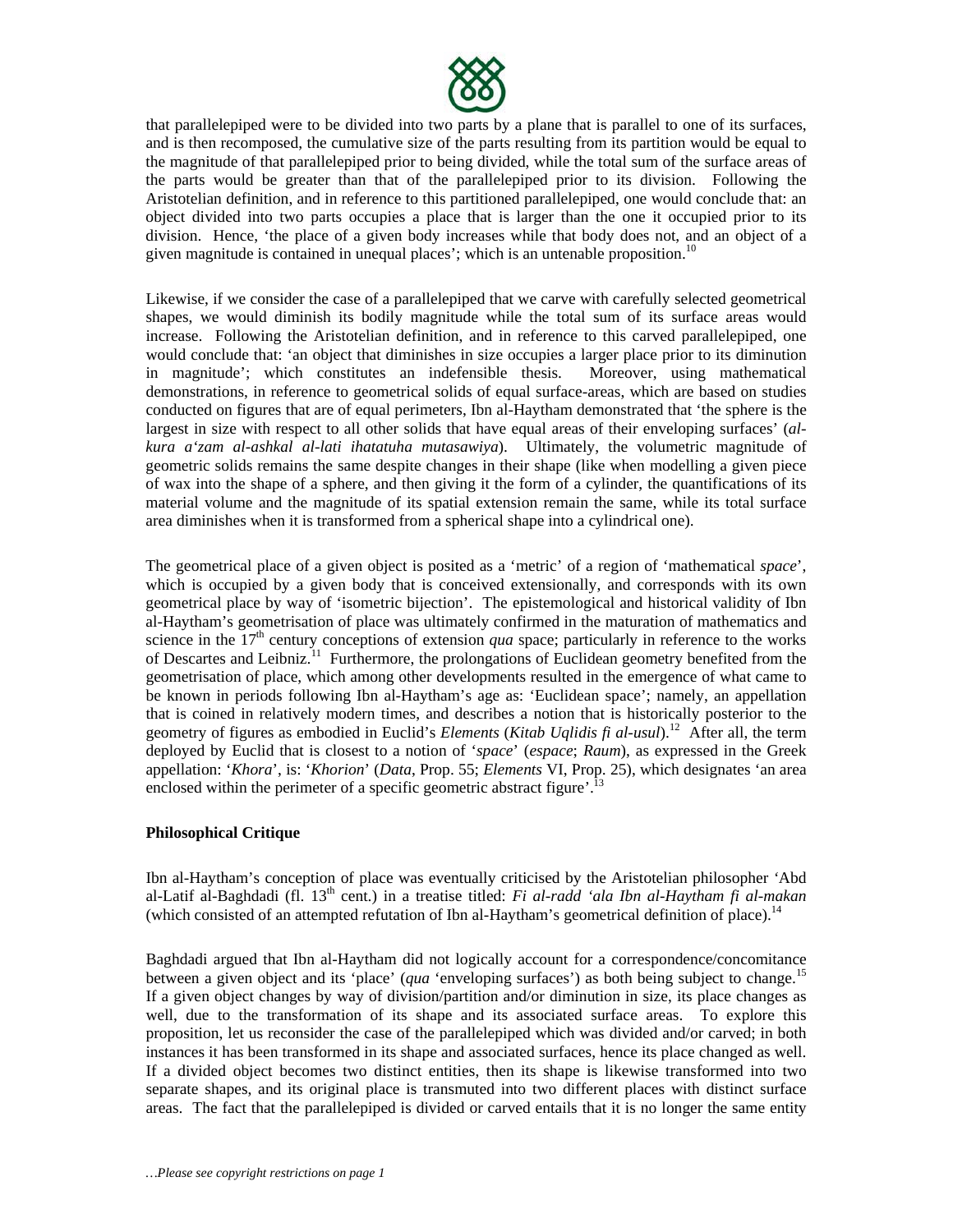

that it was prior to its division or carving; and so is the case with its place, shape and the total sum of its surface areas, which get transformed into something else. According to Baghdadi, Ibn al-Haytham's geometrical proofs neglected the fact that a change in a given object leads to a transformation in its shape, the total sum of its surface areas, and the place it occupies. Failing to recognise that the parallelepiped becomes something other than itself, when partitioned or carved, results in neglecting the fact that its shape, place, and the total sum of its surface areas are also transformed. It is hence valid to say that an object occupies a different place when it is divided and/or carved, given that it is no longer the same object *per se*, but is rather transformed into another sort of entity.

In all of this, Baghdadi presupposed philosophical accounts of the individuation of bodies as a modality by virtue of which he attempted to offer counterexamples to Ibn al-Haytham's geometrical demonstrations, while also erroneously assuming that the latter's propositions were reducible to one and the same type of arguments. Moreover, Baghdadi wondered how the *actual* distances (*bi-al-fi'l*) of a given body are superposed and united with the imagined *potential* distances (*bi-al-quwwa*) of its place. He was unsure whether Ibn al-Haytham considered the distances of a body and those of its place as being potentialities and not actualities; hence positing them as non-existents. He furthermore rejected the claim that the presumably 'superposed distances' (*al-ab'ad al-mutatabiqa*) can be actual existents, since this implies a co-penetration of material entities;<sup>16</sup> hence failing to recognise the epistemic entailments of Ibn al-Haytham's mathematisation of place as geometric *extension*.

Baghdadi asserted also that the mathematician judges distances insofar that they are imagined in the mind as being abstracted from matter (*mutakhayyala fi al-dhihn*), while the physicist grasps them as existing externally (*mawjuda fi al-kharij*). Yet, the difference between the research of the *physicist* and that of the *mathematician* did not only reflect a binary contrast between an Aristotelian metaphysics/physics and a Platonist theory of forms, it rather pointed also to a 'third' classical tradition that was 'Archimedean', which was not satisfied with the mere philosophical cognition of 'natural phenomena', but essentially aimed at investigating them mathematically. It is this third epistemic pathway that inspired Ibn al-Haytham's 'geometrisation of place' and embodied his scientific reform in 'mathematising physics'.